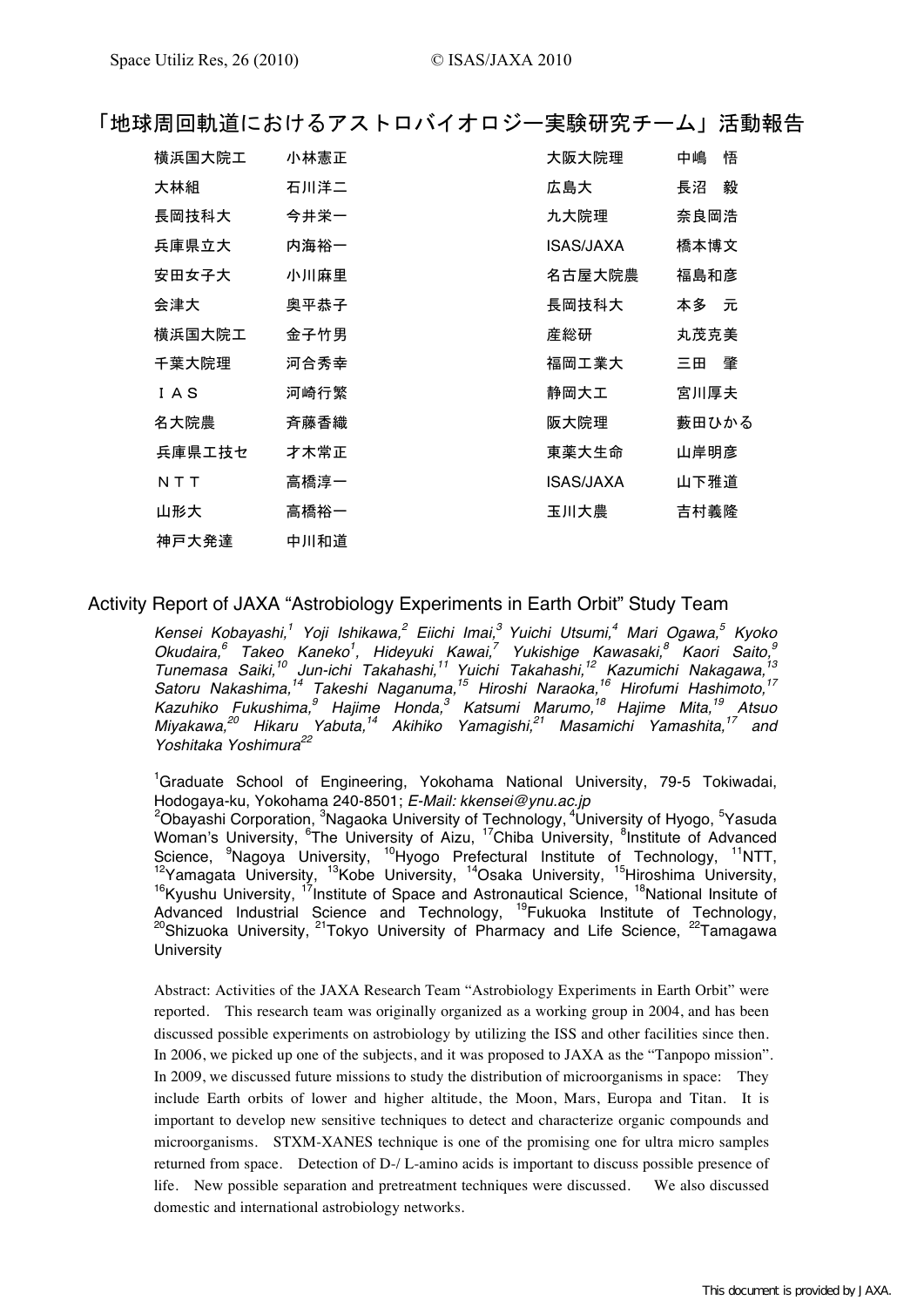Key words; Astrobiology, origins of life, extraterrestrial life, amino acids, microorganisms, fluorescence microscopy, astrobiology networks

# 1. はじめに

われわれはどこから来たか。われわれは何者か。 われわれはどこへ行くのか。このような問いに答え る学問分野「アストロバイオロジー」は、1990年 代末にそれまでの圏外生物学を発展させて生み出 された新学際領域としてNASAにより提案され[1],, 米国では NASA Astrobiology Institute が中心となり、 またヨーロッパでは European Astrobiology Network Association (EANA)などの組織が作られて活発な研 究が進められており、また NASA や ESA などの惑 星探査においても、火星・エウロパ・タイタンなど の生命探査や彗星や小惑星などの有機物探査とい ったアストロバイオロジー関連テーマは重要な位 置をしめてきた。また、ヨーロッパ・ロシアでは人 工衛星等を用いた地球周回軌道上でのアストロバ イオロジー実験が盛んにおこなわれている。

日本でも JAXA の第二期中期計画において「宇宙 での生命科学研究ロードマップ」において、「生命 の起源研究」は「太陽系起源研究」の中に位置づけ られ、宇宙利用科学の生命科学分野でもアストロバ イオロジーは惑星生物学,生物・生態工学とならぶ 3本の柱のひとつと位置づけられている。

われわれは、平成 16 年度以来、宇宙環境利用 科学委員会地球周回軌道におけるアストロバイオ ロジー実験研究班WGを組織し,国際宇宙ステーシ ョンなどを用いたアストロバイオロジー実験テー マについて議論を行ってきた[2-6]。その議論の中か ら、宇宙ステーション上での微粒子の採取と微生 物・有機物・鉱物探査や宇宙空間での微生物の生存 可能性を調べる実験を「たんぽぽ計画」[7]として国 際宇宙ステーション曝露部利用の候補課題として 提案し、現在、その検討が進められている。

本年度の「地球周回軌道におけるアストロバイオ ロジー研究チーム」では、今後の日本のアストロバ イオロジー研究·アストロバイオロジーミッション のロードマップを見据え、その中で「たんぽぽ」に つづく宇宙実験計画や、それに必要な科学·技術に ついて議論を行った。また、国内および国際的なア ストロバイオロジー研究のネットワーク化につい ても検討し、活動を行った。

## 2.本年度の研究チーム活動

本年度の主要な研究チーム会合としては、9月17 日に広島大学 (東広島)で, 引き続き9月18日に は安田女子大学(広島)で会合を持った。また, 11 月には第2回アストロバイオロジーワークショッ

プが葉山の湘南国際村センターで開催されたおり に会合をもった。また研究チームメンバーは、10 月にケルン (ドイツ) の DLR 訪問と、ブリュッセ ル (ベルギー)で開催された EANA 会合に出席し, ヨーロッパのアストロバイオロジー研究者と,地球 周回軌道でのアストロバイオロジー実験や将来の 日欧の協力関係などについて意見を交換した。

#### 3. 宇宙における微生物の分布

現在, 2012年からの実施をめざして準備中の「た んぽぽ計画」は、国際宇宙ステーションの日本実験 モジュール(JEM)曝露部を利用して、宇宙塵の捕集 や微生物·有機物の曝露などを行う予定であるが, その主要目的のひとつが国際宇宙ステーション高 度(約350 km)における微生物の探査である。

地球上の生命の起源に関しては、生命の誕生の場 を地球上とする説の他に,地球外で誕生した生命が 地球に届けられた、とする地球外起源説 (パンスペ ルミア説)がある。従来、生物が宇宙環境で長時間 生存するのは困難と考えられていたことなどから, パンスペルミア説はあまり支持されてこなかった。 しかし、地球上の様々な極限環境で生息する微生物 が発見され,特に,宇宙環境の特徴である,高真空, 高紫外線, 高放射線環境でも生存できるものも見つ かっている。一方、地球高層大気中の微生物に関し ては、航空機や大気球を用いた微生物採集が試みら れ,最大高度58kmでもその生存が確認されている。 パンスペルミア,すなわち微生物の惑星間移動の可 能性を探る上で,地球微生物がどの高度まで脱出し ているかを調べる必要がある。たんぽぽ計画で宇宙 ステーション上で微生物の検出が達成できれば、こ の上限が大幅に拡大することになる。

この研究の延長としては、バルーン観測高度と宇 宙ステーション高度の間,および宇宙ステーション 以上の高度での微生物探査が考えられる。高度 50-100 km では、弾道軌道ロケットの利用が考えら れる。高度 500 km 以上の場合は、その回収方法が 課題となる。

さらに遠方(高高度)となると、月面が考えられ る。1969年, Apolo 12 号の宇宙飛行士が無人月探 査機 Surveyer 3 号(1967年4月に月面軟着陸)のカメ ラを回収した際に、カメラの内部に連鎖球菌が生存 していたのが発見された。このことは、月面上でも 適当な遮蔽物があれば地球微生物が長期間生存可 能であることを示す。月面での自然の遮蔽環境とい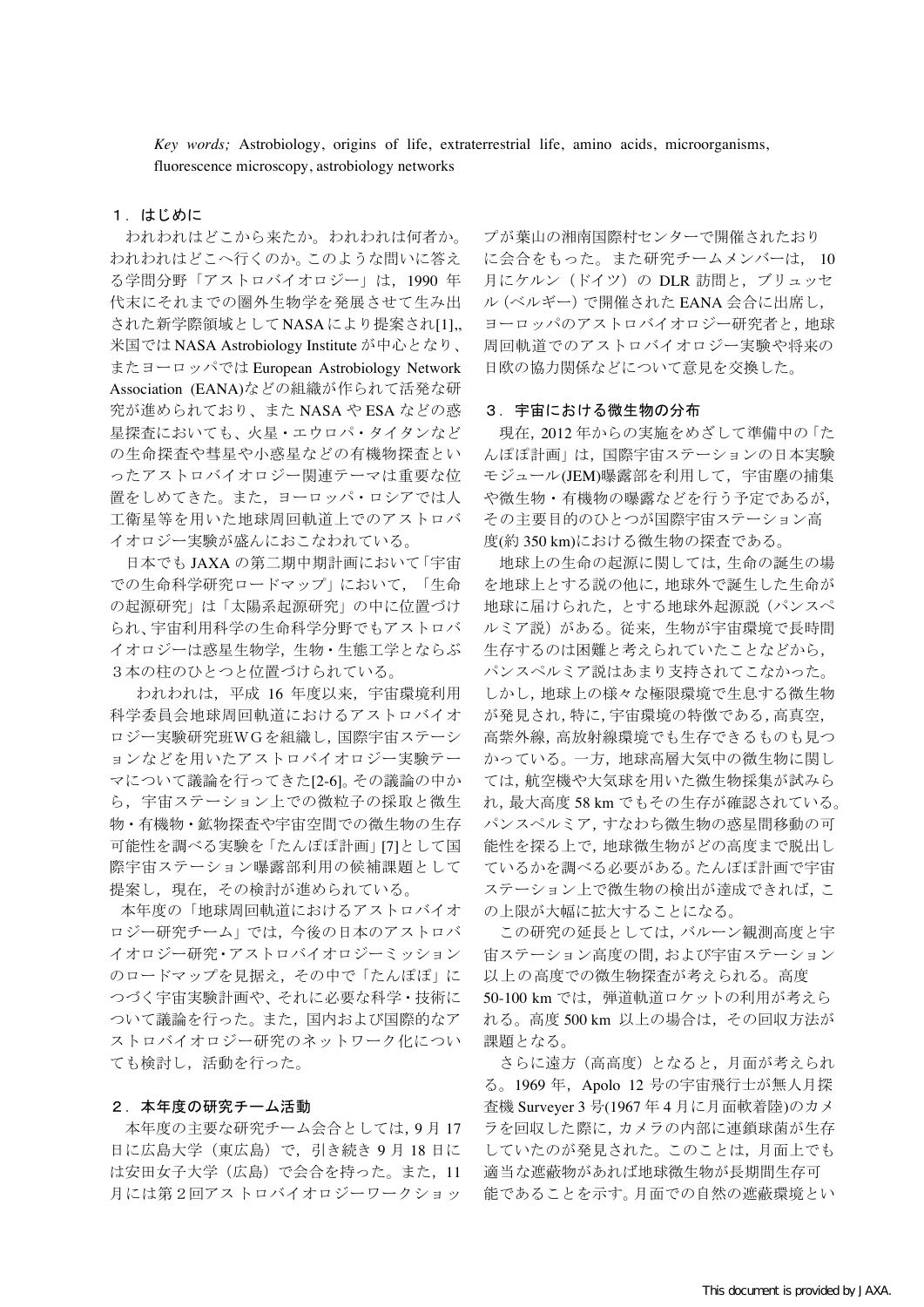えば、クレーター内の永久影が候補に上がる。月の クレーター内の永久影に水の氷の存在は早くから 予想されていたが、2009年、NASAは月の Cabeus クレーターに月探査機 LCROSを衝突させることに よりその証拠を得た[8]。このような永久影に地球を 脱出した微生物が捕集され、生存している可能性が 考えられる。

ロシアの火星探査機, Phobos-Grunt に微生物を含 む土壌を搭載し、3年間の飛行の間、宇宙環境に曝 露した後に回収する計画 (LIFE Experiment)を有す る[10]。このような、他の天体へのミッションに便 乗して、惑星間のダストをエアロゲルで収集する案 も検討すべきである。

### 4. 惑星・衛星の生命探査

3. で述べた宇宙空間の微生物探査の延長には, 太陽系の他の天体の生命探査がある。現時点で、地 球以外に生命の可能性が広く議論されている天体 としては、火星、木星の衛星のエウロパ、そして土 星の衛星のタイタンなどがある。

#### 4- 1. 火星

火星における生命の可能性は早くから議論され てきた。1976年, NASA は Viking 1 号, 2 号を火星 に着陸させ,生命探査を試みた。対象となったのは, Chryse 平原および Utopia 平原の表土であり、熱分 解 GC/MS 法による有機物分析と、いわゆる Viking 生物学実験 (3種) が行われたが、生命の兆候や有 意量の有機物は検出されなかった。

1996年 NASA は、火星隕石 ALH84001 中に過去 の火星生命の痕跡を検出したという発表を行った。 主な証拠は、炭酸塩の存在と、その近傍の微生物状 の構造体, 地球上の微生物がつくるものと類似した 磁鉄鉱, および多環芳香族炭化水素(PAH)類の存在 であった。この発表に関しては、今日にいたるまで 議論がつづいており、結論は出ていない。しかし、 この発表を契機に、米欧の火星 探査は活性化され, これまでの探査により過去の火星表面に多量の水 が存在した証拠が得られている。これを踏まえて, 近い将来の火星探査  $( NASA \oslash Mars Science$ Laboratory や ESA の ExoMars など) では有機物や 生命探査へのシフトが試みられる予定である。

# 4-2. エウロパ

エウロパは木星の4大衛星 (Galileo 衛星) のひ とつで、ガニメデ、カリストとともに表面が水の氷 で覆われた氷衛星であることが知られていた。1979 年, Voyager 探査機は木星系に接近し、エウロパの

近接写真も撮影した。その画像から、エウロパの表 面の氷の下には液体の水の海が存在することが示 唆された。この予想は、1995年の Galileo 探査機に よるより詳細な観測により, ほぼ疑いのないものと された。

エウロパは、現在も液体の水を大量に有している こと、氷を溶かすエネルギー (木星の潮汐力など) の存在などから、エウロパに現存する生命の可能性 は火星以上と考えられている。ただし、生命誕生の 3条件とされる有機物・水・エネルギーのうち、有 機物はまだ検出されていない。

エウロパの海洋中の生命探査を行うために, 数十 km の厚さの氷をボーリングするのは現実的でない。 氷の割れ目 (縞) には氷の下の最近の海水が顔を出 していると考えられるので、そこに含まれる有機物, もしくは微生物の痕跡の検出法の検討が望まれる。

#### 4-3. タイタン

タイタンは土星最大 (太陽系で2番目)の衛星で あり、濃厚な大気を有することが知られていた。ボ イジャー探査機により、主成分が窒素で、数%のメ タンを副成分とする、約1.5 気圧の大気を有するこ とが確認された。窒素を主成分とし、炭素化合物を 副成分として有することから、原始地球大気との類 似性が指摘され、「化学進化の天然の実験室」とも 呼ばれている。

窒素とメタンの混合気体に、紫外線照射、プラズ マ放電, 陽子線照射などを行うことにより, 炭化水 素などの様々な有機物が生成することが確認され た。また、プラズマ放電や陽子線照射により、気相 中で高分子状有機物も生成するが、これは tholins とよばれ, タイタン大気中で観測されるもやの主成 分と考えられる。 Tholins を加水分解するとアミノ 酸が生成する。

2004年に探査機 Cassini が土星系に到着し、切り 離されたプローブ Huygens が 2005 年 1 月にタイタ ンに着陸した。Cassini-Huygens により、タイタンの 表面のようすが始めて明らかにされ、メタン・エタ ンの湖が確認された。また、地下にはアンモニアと 水からなる液体の海の存在の可能性も議論されて いる。表面に水の海が存在しなくても、メタン・エ タンの湖,あるいは地下のアンモニア水の海が存在 すれば、生命存在の可能性が生じる。

# 5. 微量有機 · 微生物分析法

「たんぽぽ」などの地球周回軌道上でのアストロ バイオロジー実験や、今後の火星・エウロパ・タイ タンなどでの生命探査において,有機物の微量分析